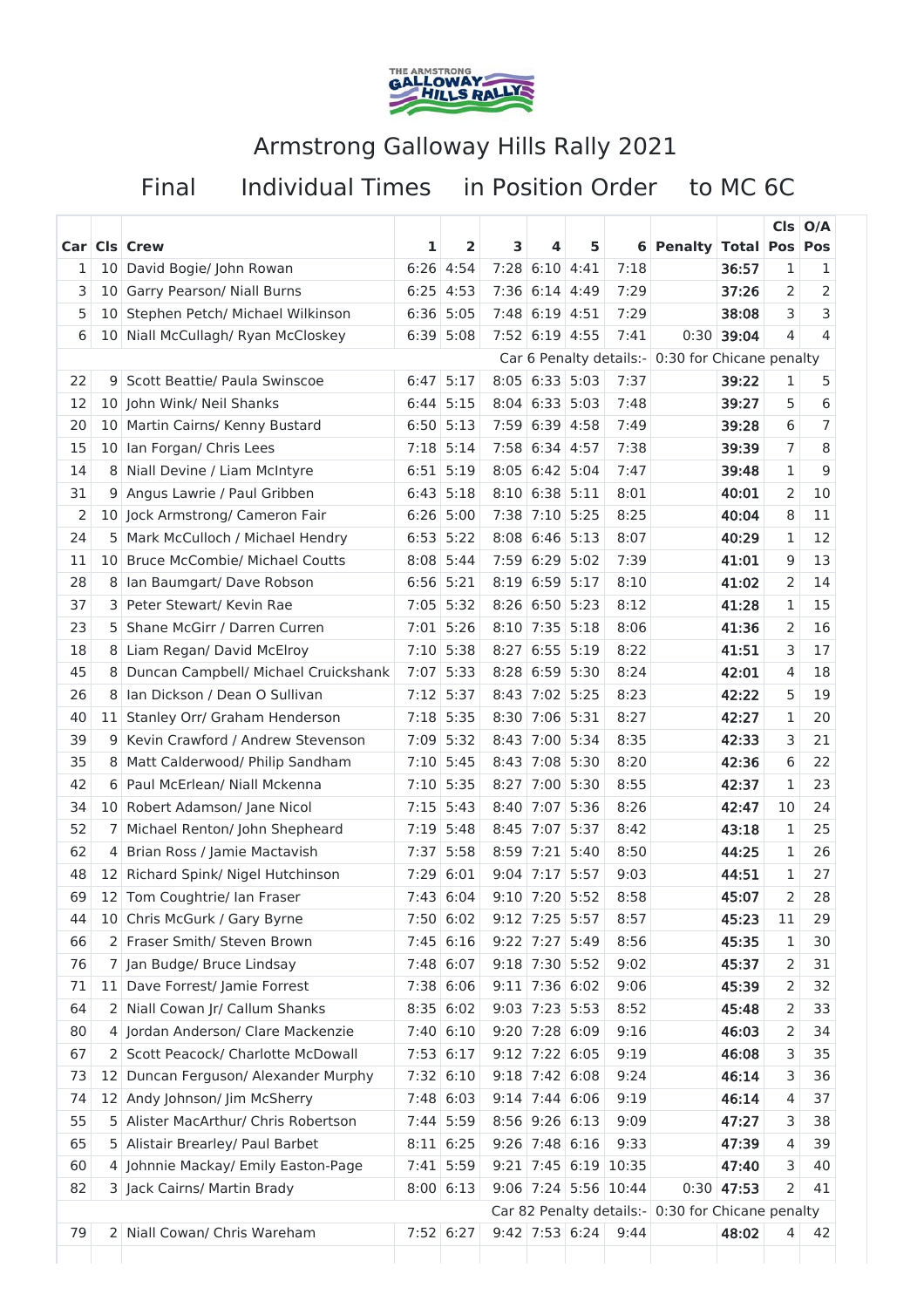| 84                                                |                 | 12 Ernie Lee / Patricia Lee          |       | $8:03$ 6:25      |                         | $9:48$ 8:02 6:20   |      | 9:43                     |      | 48:21 | 5  | 43 |
|---------------------------------------------------|-----------------|--------------------------------------|-------|------------------|-------------------------|--------------------|------|--------------------------|------|-------|----|----|
| 72                                                | 3               | <b>Richard Stewart/ George Myatt</b> | 8:17  | 6:29             |                         | $9:45$ 7:56 6:20   |      | 9:46                     |      | 48:33 | 3  | 44 |
| 83                                                |                 | 11 Paul Rawson/ Paul Wild            | 7:56  | 6:25             |                         | $9:50$ $8:07$ 6:31 |      | 9:56                     |      | 48:45 | 3  | 45 |
| 70                                                |                 | 5 Jim McDowall/ Jamie McDowall       |       | $8:24 \ 6:30$    |                         | $9:52$ 7:56 6:25   |      | 9:44                     |      | 48:51 | 5  | 46 |
| 98                                                |                 | 7 Cameron Black/ John Jack           |       | $8:04 \mid 6:32$ |                         | $9:54$ 8:02 6:34   |      | 9:51                     |      | 48:57 | 3  | 47 |
| 85                                                | 5.              | Rhuaridh Campbell/ Shaina Archibald  |       | $8:07$ 6:34      |                         | $9:49$ 8:03 6:39   |      | 9:46                     |      | 48:58 | 6  | 48 |
| 77                                                | 12              | Donald Brooker/ Tony Booth           | 8:16  | 6:39             | 9:57                    | $8:03 \mid 6:28$   |      | 9:46                     |      | 49:09 | 6  | 49 |
| 78                                                |                 | 11 George Bryson/ Jacqueline Bryson  |       | $8:14$ 6:23      |                         |                    |      | $9:54$ $8:14$ 6:34 10:03 |      | 49:22 | 4  | 50 |
| 86                                                | 3               | Ashleigh Morris/ Martin Haggett      | 8:13  | 6:39             |                         |                    |      | $9:58$ $8:14$ 6:35 10:03 |      | 49:42 | 4  | 51 |
| 38                                                | 9               | William H. Paterson/ Tom Hynd        |       | $6:58$ 5:21      |                         |                    |      | $8:20$ 7:00 5:11 17:00   |      | 49:50 | 4  | 52 |
| 94                                                | 9               | Aileen Forrest/ John Forrest         | 8:29  | 6:45             | $10:01$ 8:19 6:42 10:16 |                    |      |                          |      | 50:32 | 5  | 53 |
| 50                                                |                 | 2 Kevin Duggan/ Keith Bovaird        | 10:45 | 6:08             |                         |                    |      | $9:24$ 7:38 6:08 10:32   |      | 50:35 | 5  | 54 |
| 29                                                |                 | 10 John Rintoul/ Ross Hynd           | 14:00 | 6:17             | $10:15$ 6:57            |                    | 5:22 | 8:17                     |      | 51:08 | 12 | 55 |
| 87                                                |                 | 2 Bryan Gourlay / Scott Gourlay      |       | 8:50 6:42        | $10:19$ 8:35 6:52 10:08 |                    |      |                          | 0:30 | 51:56 | 6  | 56 |
| Car 87 Penalty details:- 0:30 for Chicane penalty |                 |                                      |       |                  |                         |                    |      |                          |      |       |    |    |
| 93                                                | 5               | Tommy Heard/ Greg McCutcheon         | 8:29  | 7:10             | 10:27 8:22 7:08 10:42   |                    |      |                          |      | 52:18 | 7  | 57 |
| 92                                                | 12 <sup>1</sup> | Ian Milne/ Dawn Milne                | 8:43  | 7:11             | 10:47 8:56 7:30 11:07   |                    |      |                          |      | 54:14 | 7  | 58 |
| 88                                                | 2 <sup>1</sup>  | Martyn Erskine/ Mark Burgess         |       | $9:38$ 7:04      | 10:36 8:18 6:48 12:44   |                    |      |                          |      | 55:08 | 7  | 59 |
| 90                                                | 9               | Ron Horne/ Steven Kerschat           |       | $8:20$ 6:28      |                         |                    |      | $9:45$ $8:12$ 6:30 16:54 | 0:30 | 56:39 | 6  | 60 |
| Car 90 Penalty details:- 0:30 for Chicane penalty |                 |                                      |       |                  |                         |                    |      |                          |      |       |    |    |

Times shown *like this* are notional or penalised

| Stage 1        | Stage 2    | Stage 3       | Stage 4        | Stage 5    | Stage 6       |
|----------------|------------|---------------|----------------|------------|---------------|
| Cairn Edward 1 | Fleet 1    | Dunharberry 1 | Cairn Edward 2 | Fleet 2    | Dunharberry 2 |
| 6.75 miles     | 5.45 miles | 7.90 miles    | 6.75 miles     | 5.45 miles | 7.90 miles    |

These results became Final on Saturday 11th September 2021 at 18:45 BST and were signed by Michael Riddick (Clerk of the Course)

Copyright  $\circ$  rallies.info 2021 · email rallies@rallies.info or phone Matthew on 07970 264094.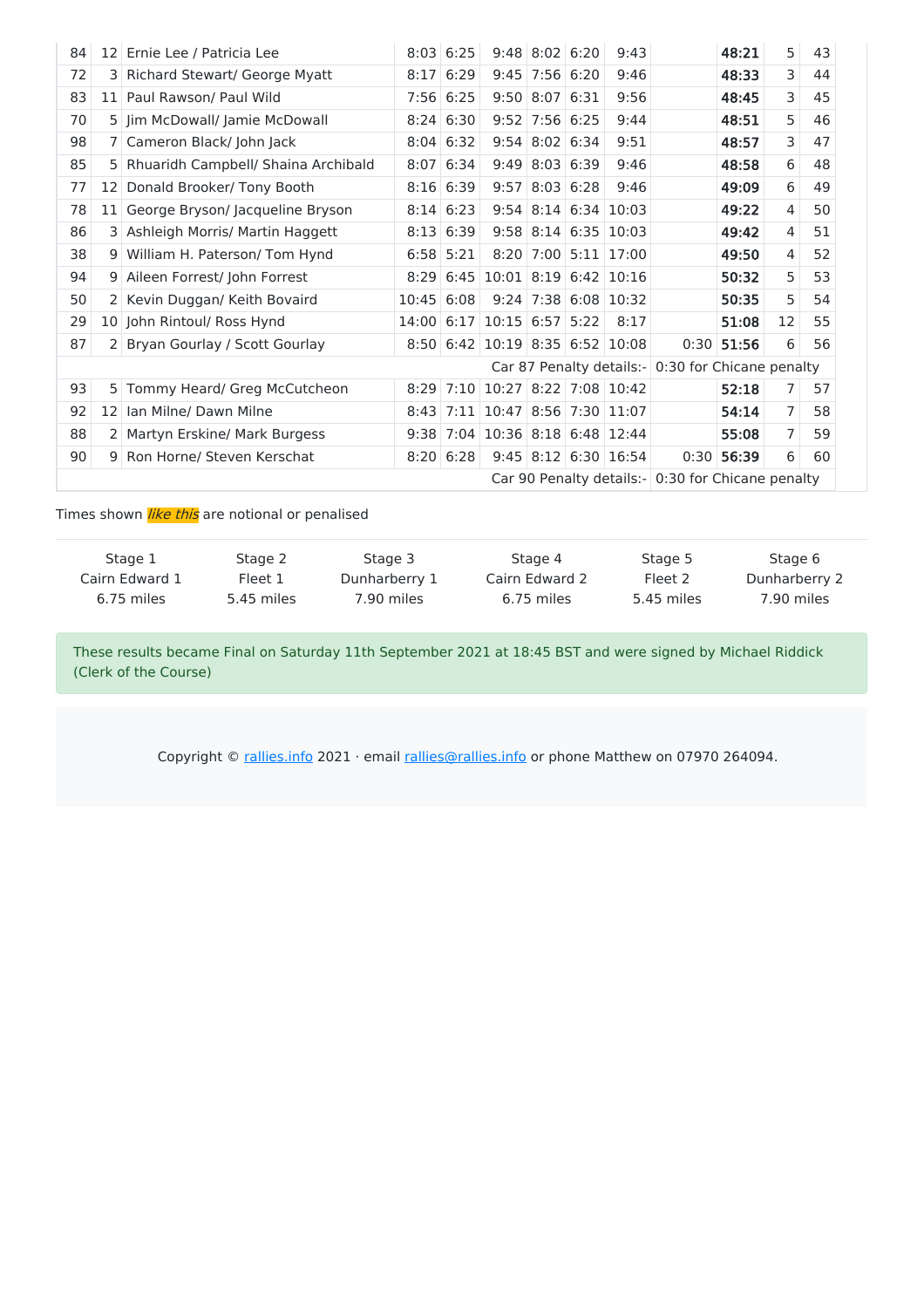

## Armstrong Galloway Hills Rally 2021

Final

Awards to MC 6C

| Award        |    | No Crew                                  | Car                               |
|--------------|----|------------------------------------------|-----------------------------------|
| 1st Overall  | 1  | David Bogie / John Rowan                 | Mini JCW WRC                      |
| 2nd Overall  | 3  | Garry Pearson / Niall Burns              | Skoda Fabia R5                    |
| 3rd Overall  | 5  | Stephen Petch / Michael                  | Ford Fiesta WRC                   |
|              |    | Wilkinson                                |                                   |
| 1st Class 1  |    | No eligible finishers                    |                                   |
| 2nd Class 1  |    | No eligible finishers                    |                                   |
| 1st Class 2  | 66 | Fraser Smith / Steven Brown              | Honda Civic                       |
| 2nd Class 2  | 64 | Niall Cowan Jr / Callum Shanks           | MG ZR                             |
| 3rd Class 2  | 67 | Scott Peacock / Charlotte<br>McDowall    | MG ZR                             |
| 1st Class 3  | 37 | Peter Stewart / Kevin Rae                | Peugeot 208<br>Rally 4            |
| 2nd Class 3  | 82 | Jack Cairns / Martin Brady               | Ford Fiesta R2                    |
| 3rd Class 3  | 72 | <b>Richard Stewart / George</b><br>Myatt | Peugeot 208<br>Rally 4            |
| 1st Class 4  | 62 | Brian Ross / Jamie Mactavish             | Ford Escort Mk II                 |
| 2nd Class 4  | 80 | Jordan Anderson / Clare<br>Mackenzie     | Peugeot 306 GTi                   |
| 3rd Class 4  | 60 | Johnnie Mackay / Emily Easton-<br>Page   | Ford Fiesta ST                    |
| 1st Class 5  | 24 | Mark McCulloch / Michael<br>Hendry       | Ford Escort Mk II                 |
| 2nd Class 5  | 23 | Shane McGirr / Darren Curren             | Toyota Starlet                    |
| 3rd Class 5  | 55 | Alister MacArthur / Chris<br>Robertson   | <b>Talbot Sunbeam</b>             |
| 1st Class 6  | 42 | Paul McErlean / Niall Mckenna            | Ford Escort Mk II                 |
| 2nd Class 6  |    | No eligible finishers                    |                                   |
| 1st Class 7  | 52 | Michael Renton / John<br>Shepheard       | Subaru Impreza<br>GC <sub>8</sub> |
| 2nd Class 7  | 76 | Jan Budge / Bruce Lindsay                | Subaru Impreza                    |
| 1st Class 8  | 14 | Niall Devine / Liam McIntyre             | Mitsubishi Evo 9                  |
| 2nd Class 8  | 28 | Ian Baumgart / Dave Robson               | Subaru Impreza                    |
| 3rd Class 8  | 18 | Liam Regan / David McElroy               | Mitsubishi Evo 9                  |
| 1st Class 9  | 22 | Scott Beattie / Paula Swinscoe           | Mitsubishi Evo 7                  |
| 2nd Class 9  | 31 | Angus Lawrie / Paul Gribben              | Mitsubishi Evo 9                  |
| 3rd Class 9  | 39 | Kevin Crawford / Andrew<br>Stevenson     | Mitsubishi Evo 9                  |
| 1st Class 10 | 6  | Niall McCullagh / Ryan<br>McCloskey      | Ford Fiesta R5                    |
| 2nd Class 10 | 12 | John Wink / Neil Shanks                  | Hyundai i20 R5                    |
| 3rd Class 10 | 20 | Martin Cairns / Kenny Bustard            | Ford Fiesta WRC                   |
| 1st Class 11 | 40 | Stanley Orr / Graham<br>Henderson        | Ford Escort<br>RS1600             |
| 2nd Class 11 | 71 | Dave Forrest / Jamie Forrest             | Ford Escort Mk II                 |
| 3rd Class 11 | 83 | Paul Rawson / Paul Wild                  | Ford Escort                       |
| 1st Class 12 | 48 | Richard Spink / Nigel<br>Hutchinson      | Ford Escort RS<br>1800            |
| 2nd Class 12 | 69 | Tom Coughtrie / Ian Fraser               | Mitsubishi Galant<br>VR4          |
| 3rd Class 12 | 73 | Duncan Ferguson / Alexander              | Ford Escort BDG                   |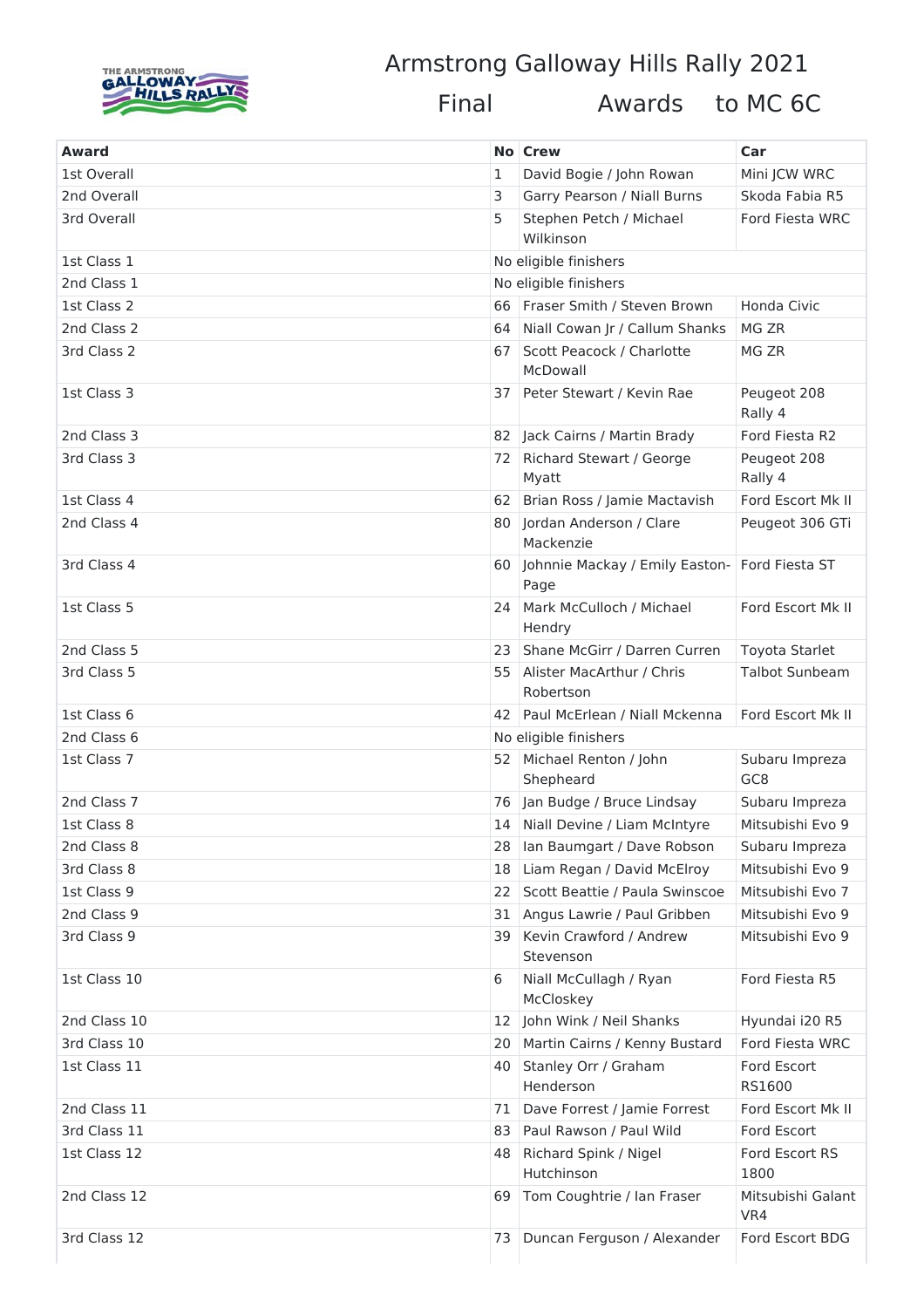| Highest East Ayrshire Car Club Crew<br>Ford Escort BDG<br>Duncan Ferguson / Alexander<br>73<br>Murphy<br>Best Presented Car from Promoting Clubs - Jay McNicholas<br>George Bryson / Jacqueline Bryson Ford Escort Mk I<br>78<br><b>Memorial Award</b><br>Mark McCulloch / Michael<br>Ford Escort Mk II<br>Top Rear Wheel Drive - Brian Allan Memorial Award<br>24<br>Hendry |
|------------------------------------------------------------------------------------------------------------------------------------------------------------------------------------------------------------------------------------------------------------------------------------------------------------------------------------------------------------------------------|
|                                                                                                                                                                                                                                                                                                                                                                              |
|                                                                                                                                                                                                                                                                                                                                                                              |
|                                                                                                                                                                                                                                                                                                                                                                              |
| Mitsubishi Evo 9<br>Highest Co-Driver resident in DG postal district - Lawrance<br>Paul Gribben<br>31<br>Clark Trophy                                                                                                                                                                                                                                                        |
| Ashleigh Morris<br>Highest Lady Driver - Barbara Armstrong Award<br>Ford Fiesta R200<br>86                                                                                                                                                                                                                                                                                   |
| Paula Swinscoe<br>Highest Lady Co-driver - Barbara Armstrong Award<br>22<br>Mitsubishi Evo 7                                                                                                                                                                                                                                                                                 |
| Spirit of the Rally - Robbie Murphie Award<br>Andy Kelly / Roy Campbell<br>Ford Escort RS 2000<br>68                                                                                                                                                                                                                                                                         |

These results became Final on Saturday 11th September 2021 at 18:45 BST and were signed by Michael Riddick (Clerk of the Course)

Copyright  $\circ$  rallies.info 2021 · email rallies@rallies.info or phone Matthew on 07970 264094.